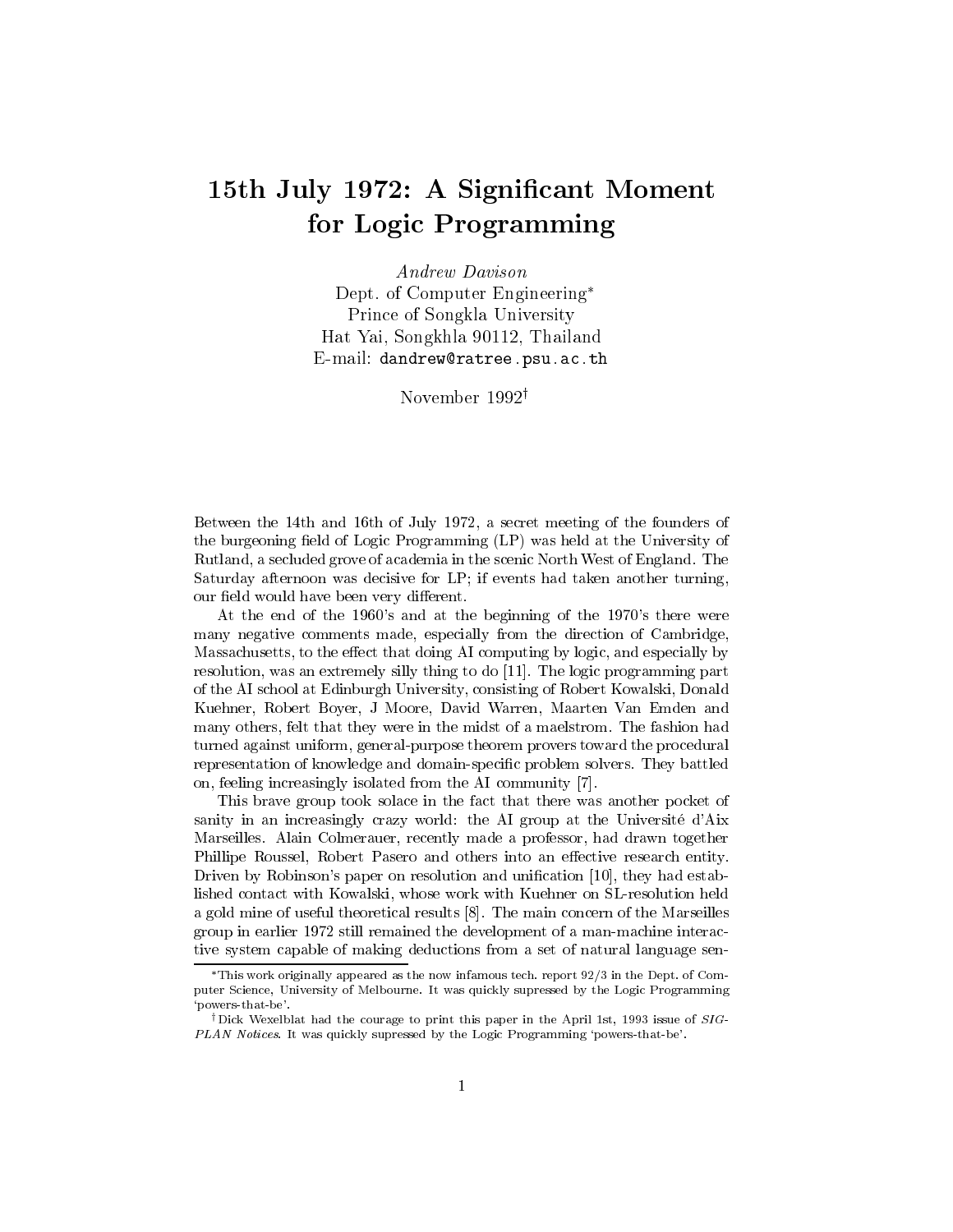tences [2]. To aid this goal, Roussel and Colmerauer had designed and written a new interpreter in Algol-W based on Roussel's earlier SL-resolution theorem prover [12]. At this time (Summer 1972), they had not yet decided on a name for the interpreter. Teaming up with Pasero, they had used the interpreter to implement a large natural language system, consisting of hundreds of clauses  $\lceil 3 \rceil$ 

For the Edinburgh team there was a very pressing problem  $-$  money. Kowalski was hoping to obtain a NATO research grant in order to further nurture the French connection, but a major piece of bad luck had occurred  $-$  Curtis Clump, probably the most virulent US critic of resolution, had been assigned as the grant referee. There seemed little chance of receiving any funding. In a hurried international phone conversation, Kowalski and Colmerauer agreed to meet (along with other key members from the two groups) in order to plan how to have Clump removed. Everyone agreed that Alan Robinson was the ideal choice to replace him. Due to the nature of the meeting, it was decided to keep it as secret as possible. This led to the proposal to hold it at Rutland University, only 30 minutes drive from Manchester Airport but conveniently far away from Edinburgh and Marseilles. The date was set for the weekend of the 14th to the 16th of July.

Initially, the *Rutland Summit* (as it was later known) went extremely well. Boyer and Moore were there with their Baroque assembly-like programming language [9]. It provided list processing and arithmetic primitives defined by Horn clauses, and even had 'demons'. Of most interest to Roussel was its use of a structure sharing SL-resolution theorem prover with a depth-first search strategy [1]. Back in Marseilles later in 1972, two of his students, H. Melloni and G. Battini, implemented a Fortran version of the French interpreter using structure sharing [13]. David Warren was also at Rutland, at that time still programming with non-Horn clauses. Later, he became more interested in language implementation after seeing the Fortran interpreter in action at Marseille. Even Van Emden was there, primarily to continue the discussion with Kowalski about the relationship between Scott's fixed point semantics of recursive programs, Tarskian semantics and proof theory of first-order logic [15].

In truth, Kowalski was slightly disinterested in Colmerauer's interpreter; he found it hard to accept its incomplete depth-first, backtracking search strategy. With his theorem proving background, he also found it hard to be enthusiastic about its sequential execution of procedure calls. He hoped it might be possible to base a more powerful LP system on the use of coroutining in Lush (Linear resolution with Unrestricted Selection for Horn clauses) or on the connection graph proof procedure [5]. However, when pushed he had to admit that the interpreter was a practical reality whereas at the time Lush and connection graphs were not.

Kowalski was heavily overworked as usual  $-$  he was putting the finishing touches to a paper he was going to present at a conference in Jablonna in August [4]. He was also working on a draft of his 'Logic for Problem Solving' text, which would take another two years to complete [6]. He had still to decide on his recommendations for Roussel's thesis [12] for which he was an external examiner. This was all to turn out well - Roussel's impressive use of equality axioms led Kowalski to overcome some of his revulsion for programming, computers and recursion theory, and write some small recursive predicates for addition and factorial.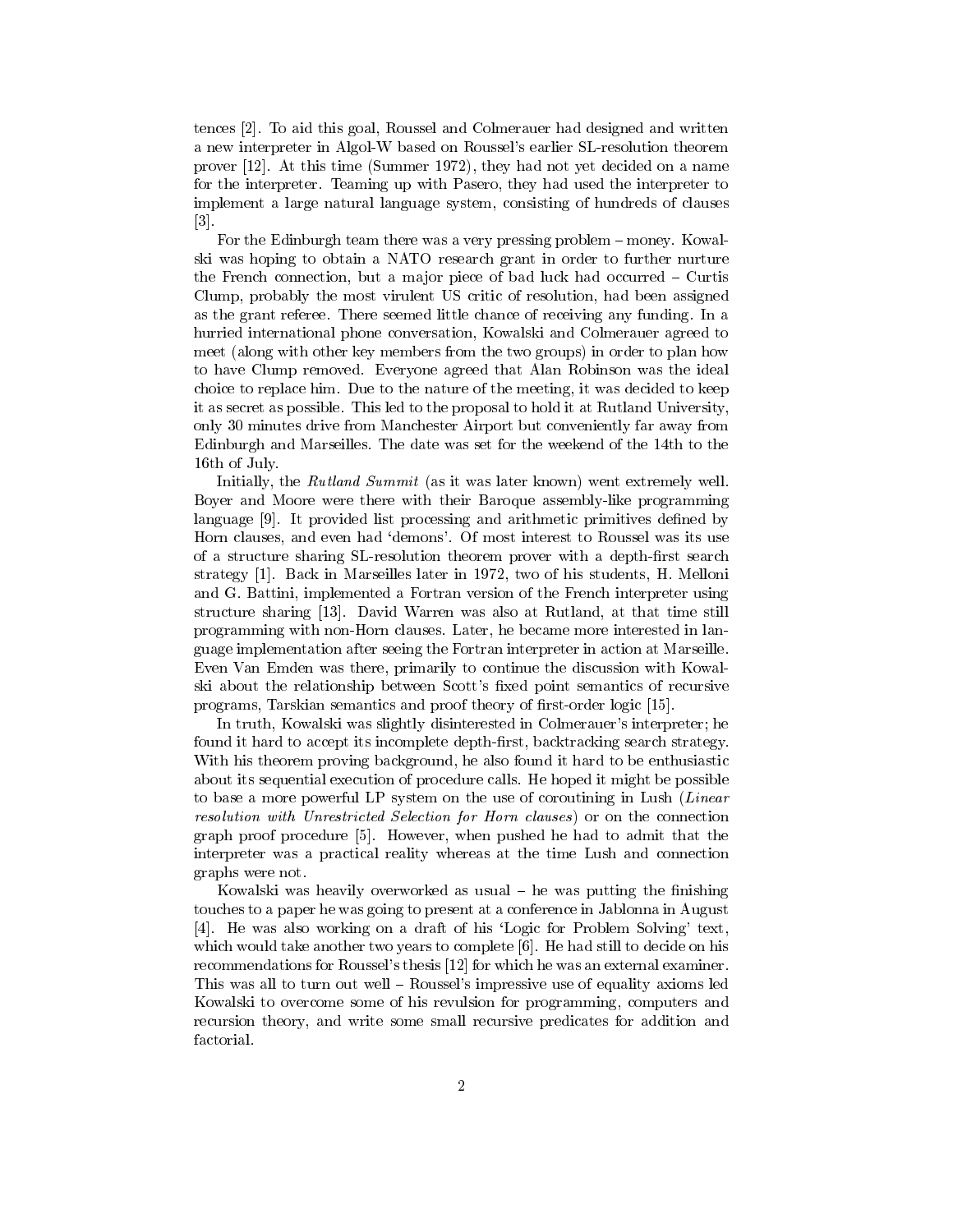On Saturday afternoon, Kowalski, Colmerauer and the other researchers reluctantly put aside their technical discussions, and the two groups began to address the removal of Clump as referee. Kowalski always felt uneasy about Clump because of a disagreement (many years before) they'd had in the tea room of the Maths Department at Edinburgh over the origin of frisbees. Some of the younger members of the meeting humorously referred to 'Clump's impeachment', little knowing that Nixon would be gone from the White House within a month.

As the summit progressed, the discussion moved onto the subject of a name for the Marseilles system. Some of the French liked 'PALGOL' - PArLe en LOGique (read LOGique backwards). This name reflected the system's implementation in Algol-W, while being the complete opposite of the discredited imperative paradigm. Some of the Edinburgh contingent suggested 'COMMODE'. based on the phrase 'COMputation MOdelled on DEduction'. This was eventually dumped along with PALGOL. A few hours passed with only 'SLOP (SL-resolution theOrem Prover) being briefly considered and then rejected.

Things were going nowhere, and it was decided to stop for the day. It was still quite early, and Kowalski suggested that Colmerauer and Roussel might care to join him for a short stroll through the pleasant countryside. It was agreed and, together with Roussel's wife Jacqueline, they headed towards Rutland Wood, a well-known beauty spot and place of tranquillity. They were surprised to find that it was anything but quiet  $-$  tree felling on the north side of the wood had begun the preceding week and the local wildlife society were holding a demonstration. It was sparsely attended, although there was a photographer present from the local newspaper, the Rutland Gazette. An elaborate photo session was being prepared as Kowalski, Colmerauer, Roussel and his wife arrived; the leaders of the demo were holding up a long banner for the camera. The only problem was the lack of people and soon the LP party found themselves included in the photo. It was only then that Jacqueline Roussel pointed to the words on the banner: 'Save Rutland Wood: The Wildlife Society is Pro-Log'. At that moment, Prolog was born, and a picture in the Wednesday 19th July 1972 issue of the *Rutland Gazette* proves it [14].

## References

- [1] Boyer, R.S., and Moore, J.S. 1972. "The Sharing of Structure in Theorem Proving Programs", In *Machine Intelligence*, Vol. 7, B. Melzer and D. Michie (eds.), Edinburgh Univ. Press, Edinburgh, UK, pp.101-116.
- [2] Cohen J. 1988. "A View of the Origins and Development of Prolog", Comm of the ACM, Vol. 31, No. 1, January, pp. 26-36.
- [3] Colmerauer, A., Kanoui, H., Pasero, R., and Roussel, P. 1973. "Un Système de Communication Homme-machine en Francais", Res. Rep., Groupe Intelligence Artificielle, Univ. d'Aix-Marseille, Luminy, France.
- [4] Kowalski, R.A. 1972. "The Predicate Calculus as a Programming Language", In Proc. of the Int. Symp. and Summer School on Mathematical *Foundations of Computer Science*, Jablonna, Poland, August.